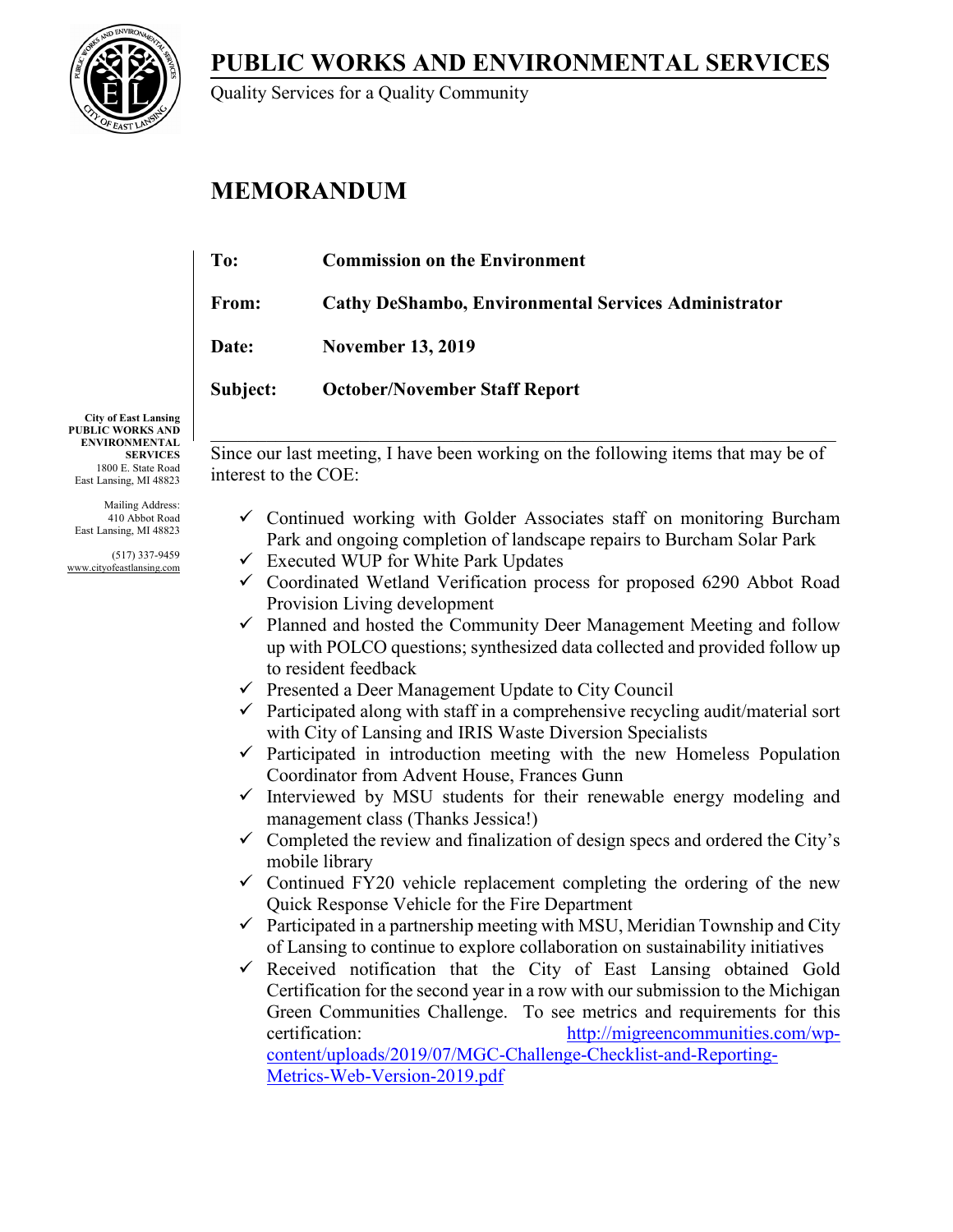## **PUBLIC WORKS AND ENVIRONMENTAL SERVICES**

## Quality Services for a Quality Community

- $\checkmark$  Coordinated the planting of over 70 trees for the City's fall tree planting with a grant from Consumers Energy and City Funds
- $\checkmark$  Reviewed applications and participated in a second round of interviews for the open Public Service Employee positions and coordinated training for new hires
- $\checkmark$  Attended a Community Forestry webinar through Davey Tree
- $\checkmark$  Participated in the Sustainable Building subcommittee meeting with Tim Mrozowski and the subsequent conference call with Eric Doyle of Catalyst
- $\checkmark$  Coordinated delivery of precinct materials for the November election and worked on the Receiving Team for the election
- $\checkmark$  Met with MSU Deer Management partners to review data collection from trail cameras
- $\checkmark$  Worked with ICLEI staff and Planning staff on additional submissions for SolSmart certification
- $\checkmark$  Attended the BWL's General Manager's Roundtable
- $\checkmark$  Interviewed by a State News Reporter for a Climate Action article
- $\checkmark$  Participated in the annual Winter Coordination and Operations meeting
- $\checkmark$  Worked with Marissa on updates to the Climate Action Plan to update the City's website
- $\checkmark$  Participating for the second year in a row in MSU professor Dr. Gary Schnakenberg's Senior Seminar's Local Research project by connecting student participants to City staff and suggesting research opportunities that are grounded in current municipal inquiries and issues.
- $\checkmark$  Marissa attended the October and November Regional Recycling meetings (R2C2)
- $\checkmark$  We are very excited to announce that Emterra has closed on their site for the first MRF in mid-Michigan and hopes to be up and running by summer!

### **Other points of possible interest:**

 City Council Meeting Summaries: <https://www.cityofeastlansing.com/1897/Stay-Connected> Emerging Leaders Program: <https://cityofeastlansing.com/CivicAlerts.aspx?AID=996> East Lansing Buzz-Downtown Development News: <https://www.eastlansingbuzz.org/> Fall Bulk Leaf Collection Extended on West Side: <https://www.cityofeastlansing.com/CivicAlerts.aspx?AID=1014> Lead Service Line Replacement Plan: <https://www.cityofeastlansing.com/CivicAlerts.aspx?AID=830> Road Construction in East Lansing: <https://www.cityofeastlansing.com/construction>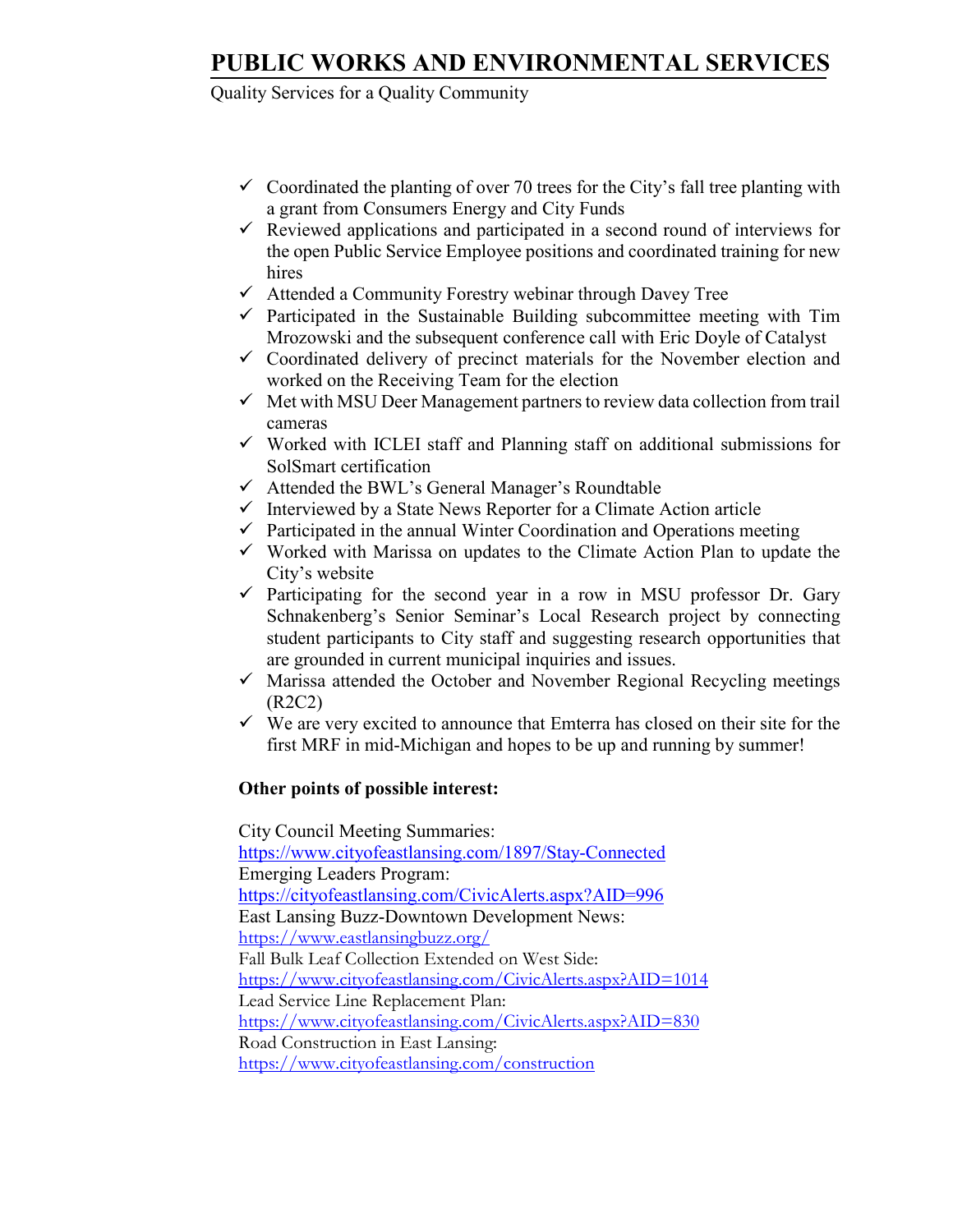# **PUBLIC WORKS AND ENVIRONMENTAL SERVICES**

Quality Services for a Quality Community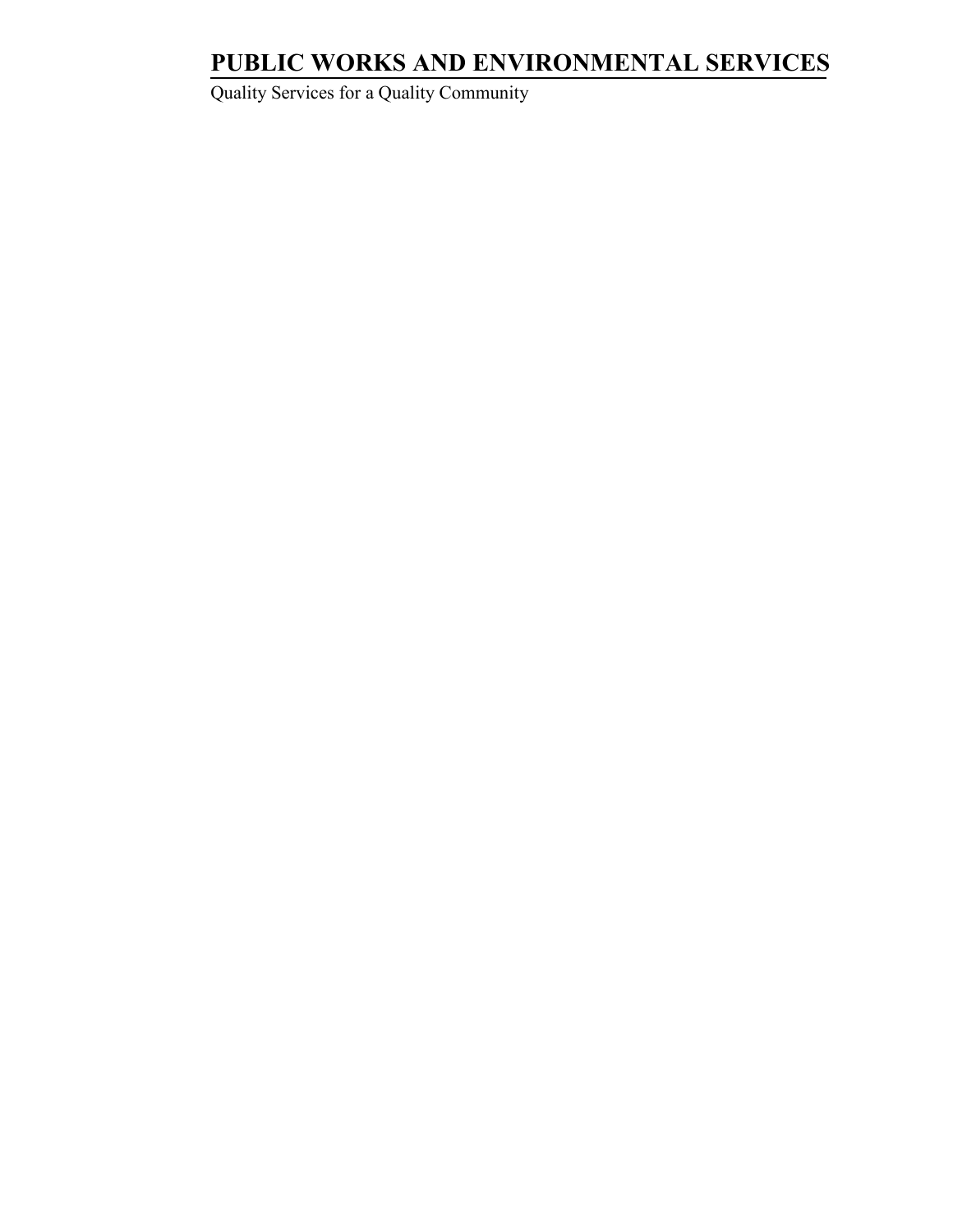

**MEMBERS** Kerrin O'Brien, Jessica Crawford Jenine Camilleri Tom Alwin, Chair Cheryl Schmidt Michael Townley, Vice Chair Allyse Anderson Ann Erhardt Cliff Walls

> **City Council Liaison** TBD

> > **Staff Liaison** Cathy DeShambo (517) 319-6936

**City of East Lansing DEPARTMENT OF PUBLIC WORKS & ENVIRONMENTAL SERVICES** 1800 E. State Road East Lansing, MI 48823

> (517) 337-9459 www.cityofeastlansing.com

## **COMMISSION ON THE ENVIRONMENT**

Quality Services for a Quality Community

## **Draft COE 2020 Meeting Schedule**

**January 27, 2020 (4th Monday because of MLK Holiday)** 

**February 24, 2020 (4th Monday because of President's Day Holiday)**

**March 16, 2020**

**April 20, 2020**

**May 18, 2020**

**June 15, 2020**

**July 20, 2020**

**August 17, 2020**

**September 21, 2020**

**October 19, 2020**

**November 16, 2020**

**December 21, 2020**

**(Pending approval November 18, 2019)**